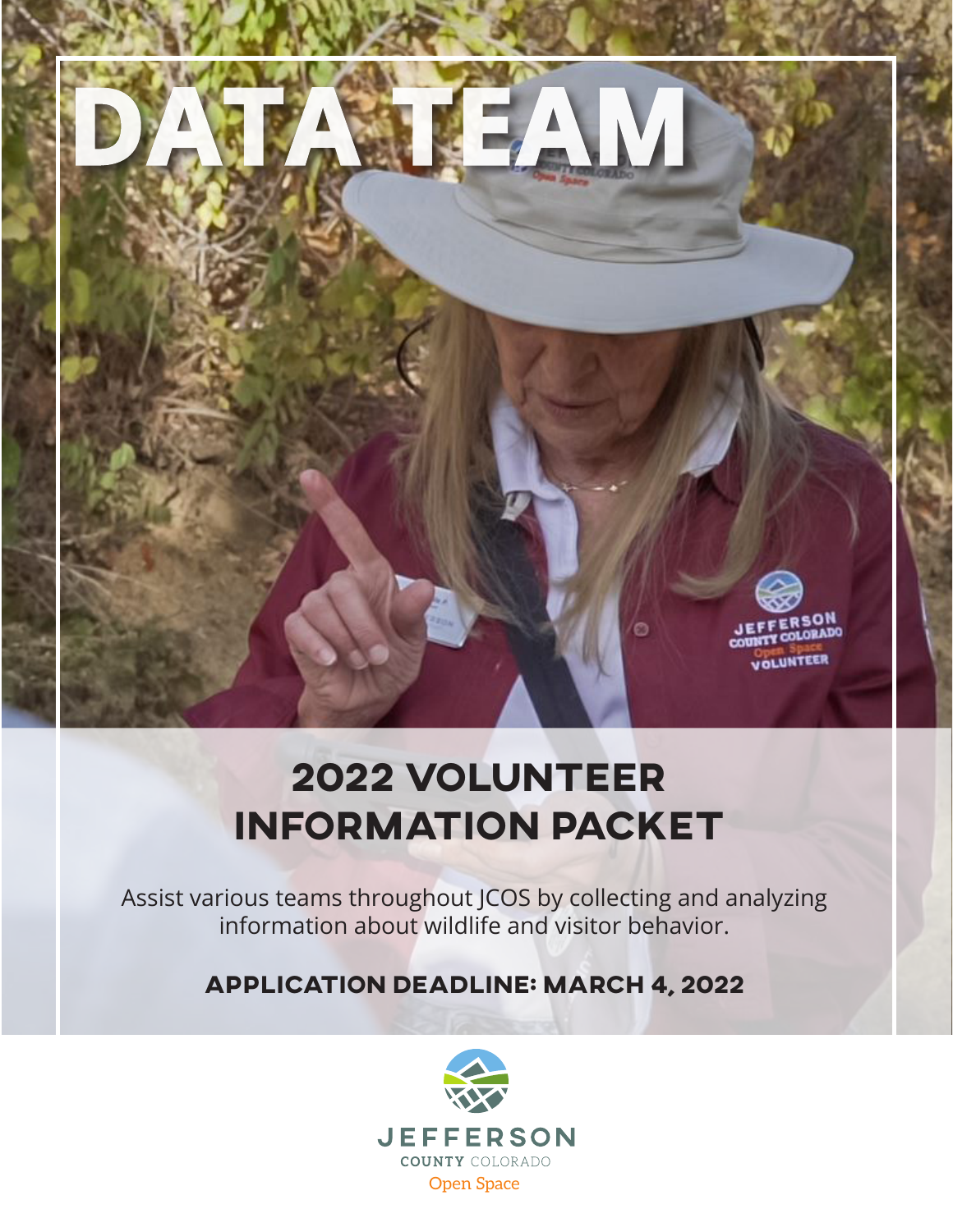#### **Jefferson County Open Space volunteer services team**

*The purpose of a Jefferson County Open Space (JCOS) volunteer is to assist in preserving open space and parkland, protecting park and natural resources, and providing visitors with healthy, nature-based experiences.*

# **PROGRAM COORDINATOR**

Jana Johns, Volunteer Services Supervisor 303.271.5922, jjohns@jeffco.us

# **SUMMARY OF POSITION**

Assist various teams throughout JCOS by collecting information about wildlife and visitor behavior through the use of trail cameras, observation, and intercept surveys. Data Team volunteers will provide support for planning and data-driven decisions by participating in any of the following activities:

Visitor intercept surveys

Visitor observation surveys

Trail camera field support

Trail camera data collection and analysis



## **DUTIES**

- Visitor intercept surveys: short visitor surveys conducted in JCOS parks around specific, predetermined topics. Surveys will be developed as needed to provide visitor impressions about ongoing pilot projects or study areas as requested by various JCOS teams. Surveys may be completed utilizing JCOS-provided tablets or on paper.
- Visitor observation surveys: short shifts in determined locations to record information about visitor behavior. Visitor observations may be recorded on paper or by utilizing JCOS provided tablets.
- Trail camera field support: place and maintain trail cameras (provided by JCOS) by replacing batteries and data cards on a weekly basis in pre-determined study areas.
- Trail camera data collection and analysis: use a computer at JCOS or an approved at-home computer, study trail camera images to determine content and record data in spreadsheets and/or analyze content to identify trends.
- Other projects may be developed as pilots to utilize volunteer expertise and assistance in collecting additional types of data.
- Work may include walking trails, bending or crouching (trail camera access), approaching and interacting with park visitors for intercept surveys or sitting for periods of time when making observations. Work may occur year-round in varied weather conditions.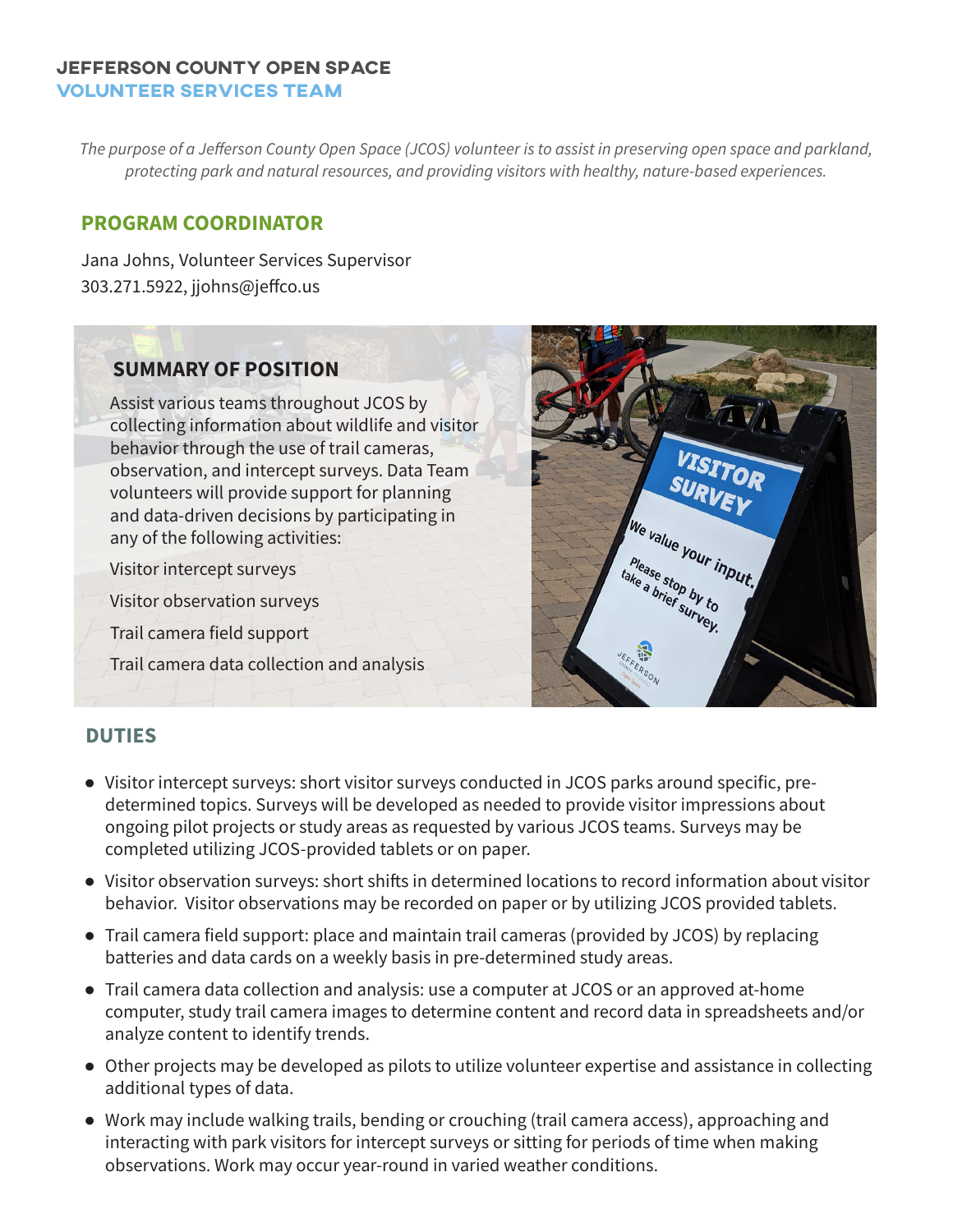#### **Volunteer Position Description DATA TEAM**

# **REQUIREMENTS**

- Minimum age requirement of 14 (accompanied by responsible adult)
- No prior experience required
- Strong interpersonal skills
- Commitment to the mission and goals of Jeffco Open Space
- Ability to work independently with little direct supervision
- Must possess good decision-making skills and ability to communicate with appropriate staff as needed
- Volunteers must abide by the JCOS Park Regulations and established volunteer policies and procedures outlined in the JCOS Volunteer Handbook
- Volunteers must follow volunteer uniform guidelines
- Attend all required training sessions
- Complete a minimum of 16 volunteer hours per year
- All volunteers must complete a background check before working with visitors

## **TRAINING**

- JCOS Volunteer Orientation for all new volunteers (2 hours)
- Data Team training will occur as needed for individual projects

# **BENEFITS**

- Share experiences with other volunteers, JCOS staff, and park visitors
- Enjoy the outdoors while representing JCOS in a physically active program
- Meet other volunteers with similar interests
- Develop a greater understanding of the role and mission of JCOS